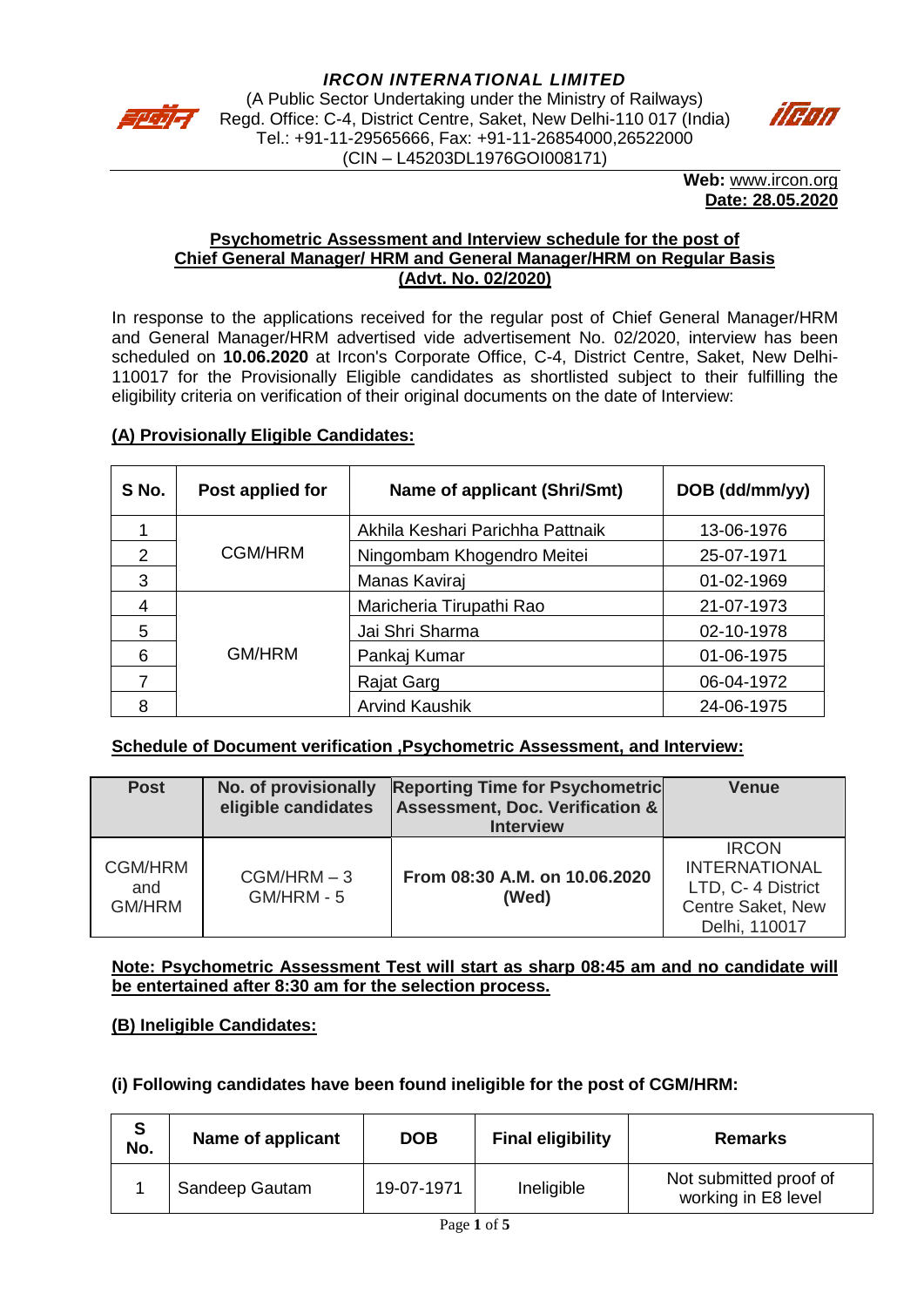| $\overline{2}$ | <b>B.</b> Somu                    | 24-12-1969 | Ineligible | Not possessing relevant<br><b>Educational Qualification as</b><br>per Advt.                                                      |
|----------------|-----------------------------------|------------|------------|----------------------------------------------------------------------------------------------------------------------------------|
| 3              | Harleen Sachdeva                  | 10-12-1974 | Ineligible | Not working in CPSE                                                                                                              |
| 4              | <b>Birendra Kumar</b><br>Madhav   | 07-02-1965 | Ineligible | Not fulfilling age criteria and<br><b>Educational Qualification</b><br>Criteria                                                  |
| 5              | <b>Sunder Singh</b>               | 02-04-1969 | Ineligible | Not fulfilling Post Qualification<br><b>Experience Criteria</b>                                                                  |
| 6              | Kotturu Joseph<br>Laurance        | 21-07-1971 | Ineligible | Not possessing relevant<br><b>Educational Qualification as</b><br>per Advt.                                                      |
| $\overline{7}$ | Durre Shahwar                     | 10-02-1971 | Ineligible | Not working in E7 Level                                                                                                          |
| 8              | <b>Navin Sud</b>                  | 10-04-1965 | Ineligible | Not possessing relevant<br><b>Educational Qualification and</b><br><b>Post Qualification Experience</b><br>Criteria as per Advt. |
| 9              | Sangram Mishra                    | 01-05-1973 | Ineligible | Not possessing relevant<br><b>Educational Qualification and</b><br><b>Post Qualification Experience</b><br>Criteria as per Advt. |
| 10             | Rajeev Bhardwaj                   | 25-08-1966 | Ineligible | Not fulfilling age criteria and<br><b>Educational Qualification</b><br>Criteria                                                  |
| 11             | Himanshu Shekhar<br>Pradhan       | 12-08-1971 | Ineligible | Not working in E7 Level in<br><b>NALCO</b>                                                                                       |
| 12             | Adil Hakeem Khan                  | 01-07-1979 | Ineligible | Not working in CPSE and not<br>fulfilling prescribed<br><b>Educational Criteria</b>                                              |
| 13             | S P Reddy                         | 28-08-1967 | Ineligible | Not possessing relevant<br><b>Educational Qualification as</b><br>per Advt.                                                      |
| 14             | Vinod N Harvande                  | 16-10-1981 | Ineligible | Not working in CPSE                                                                                                              |
| 15             | Yashwant Singh Jain               | 14-03-1967 | Ineligible | Not working in CPSE                                                                                                              |
| 16             | Pandey Rajendra<br><b>Balwant</b> | 28-12-1971 | Ineligible | Not working in CPSE                                                                                                              |
| 17             | Abhishek Bhaderia                 | 03-02-1979 | Ineligible | Not working in CPSE                                                                                                              |
| 18             | Kirti Raj                         | 17-01-1971 | Ineligible | Not working in CPSE                                                                                                              |
| 19             | Gaurav Saxena                     | 15-02-1973 | Ineligible | Not working in CPSE                                                                                                              |

# **(ii) Following candidates have been found ineligible for the post of GM/HRM:**

| S<br>No. | <b>Name of applicant</b> | <b>DOB</b> | <b>Final eligibility</b> | <b>Remarks</b>                                       |
|----------|--------------------------|------------|--------------------------|------------------------------------------------------|
|          | Jaideep Singh<br>Chauhan | 14-07-1975 | Ineligible               | Not submitted proof of<br>working in E-7 level       |
|          | Mitali Konwar            | 28-05-1977 | Ineligible               | Not possessing 18 years of<br>experience in HR Field |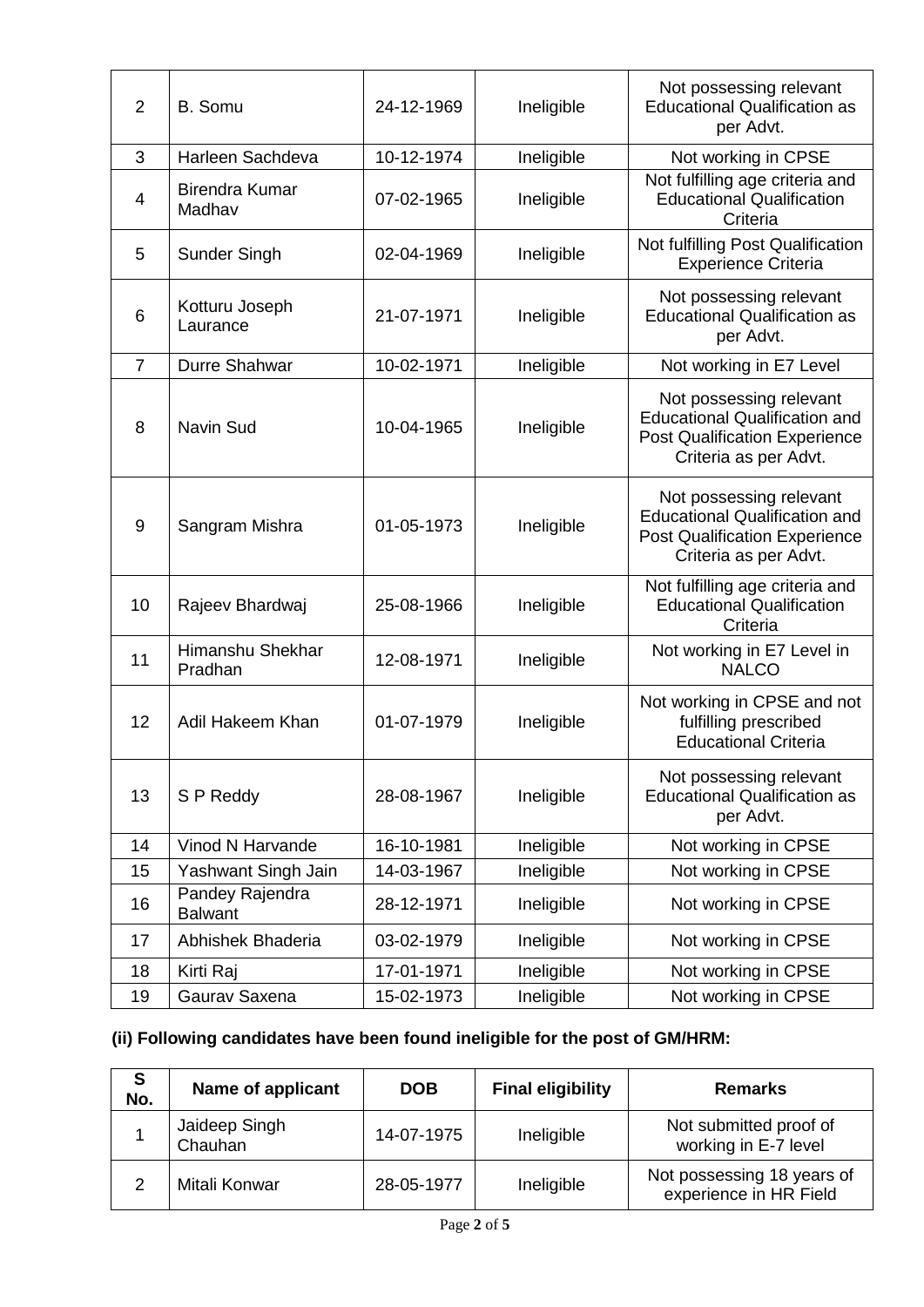| 3  | Santosh Kumar S                    | 25-03-1970 | Ineligible | Not Working in CPSE                                                                                 |
|----|------------------------------------|------------|------------|-----------------------------------------------------------------------------------------------------|
| 4  | Suresh Muchipalli                  | 23-08-1972 | Ineligible | Not Working in CPSE                                                                                 |
| 5  | Dwaipayan<br>Bhattacharya          | 21-06-1970 | Ineligible | Not possessing relevant<br><b>Education Qualification as per</b><br>Advt                            |
| 6  | Richa Sharma                       | 04-06-1978 | Ineligible | Not Working in E6/E7 level                                                                          |
| 7  | Niraj Verma                        | 16-12-1979 | Ineligible | Not Working in CPSE                                                                                 |
| 8  | Abhishek Baderia                   | 03-02-1979 | Ineligible | Not Working in CPSE and not<br>possessing relevant<br><b>Education Qualification as per</b><br>Advt |
| 9  | Sanjjieb Arora                     | 09-01-1972 | Ineligible | Not Working in CPSE                                                                                 |
| 10 | Sunder Singh                       | 02-04-1969 | Ineligible | Not fulfilling requisite Post<br>Qualification experience<br>criteria                               |
| 11 | <b>Ganesh Gulab Yewale</b>         | 27-08-1983 | Ineligible | Not Working in CPSE                                                                                 |
| 12 | Pankaj Agarwal                     | 22-06-1974 | Ineligible | Not Working in CPSE                                                                                 |
| 13 | Sanjay Kumar Deo                   | 20-07-1974 | Ineligible | Not possessing 2 years<br>experience in E-6 level                                                   |
| 14 | Rajesh Ram Ravi                    | 06-02-1973 | Ineligible | Not possessing 18 years of<br>experience in HR Field                                                |
| 15 | A Shyam Prasad Rao                 | 25-07-1975 | Ineligible | Not possessing 18 years of<br>experience in HR Field                                                |
| 16 | Samit Mohapatra                    | 30-12-1975 | Ineligible | Not Working in CPSE                                                                                 |
| 17 | Himanshu Gaur                      | 11-04-1992 | Ineligible | Not Working in CPSE                                                                                 |
| 18 | <b>Colonel Sudip</b><br>Chatterjee | 08-06-1974 | Ineligible | Not Working in CPSE                                                                                 |
| 19 | Pranjal Pratima<br>Borgohain       | 01-03-1973 | Ineligible | Not Working in CPSE                                                                                 |
| 20 | Sunil Kumar Singh                  | 03-12-1971 | Ineligible | Not possessing relevant<br><b>Education Qualification as per</b><br>Advt                            |
| 21 | Pankaj Kumar                       | 28-03-1974 | Ineligible | Not Working in CPSE and<br>also not fulfilling experience<br>and pay scale criteria                 |
| 22 | Manjunath Hegde                    | 22-02-1966 | Ineligible | Not possessing relevant<br><b>Education Qualification as per</b><br>Advt                            |

## **C. Directions for Eligible Candidates :**

**Candidature of Shortlisted candidates is purely provisional subject to subsequent verification of original documents and also fulfilling the eligibility conditions as advertised.** 

**All eligible candidates** as per the table (A) specified above are requested to bring the following original testimonials, along with a set of self-attested photocopy, for document verification as per the schedule above at Ircon Corporate Office, C-4, District Centre, Saket, New Delhi-110017:

- (i) Matriculation Certificate (for age proof);
- (ii) All Marksheets and Certificates of Graduation and Post-Graduation regarding proper specialization as per advertisement..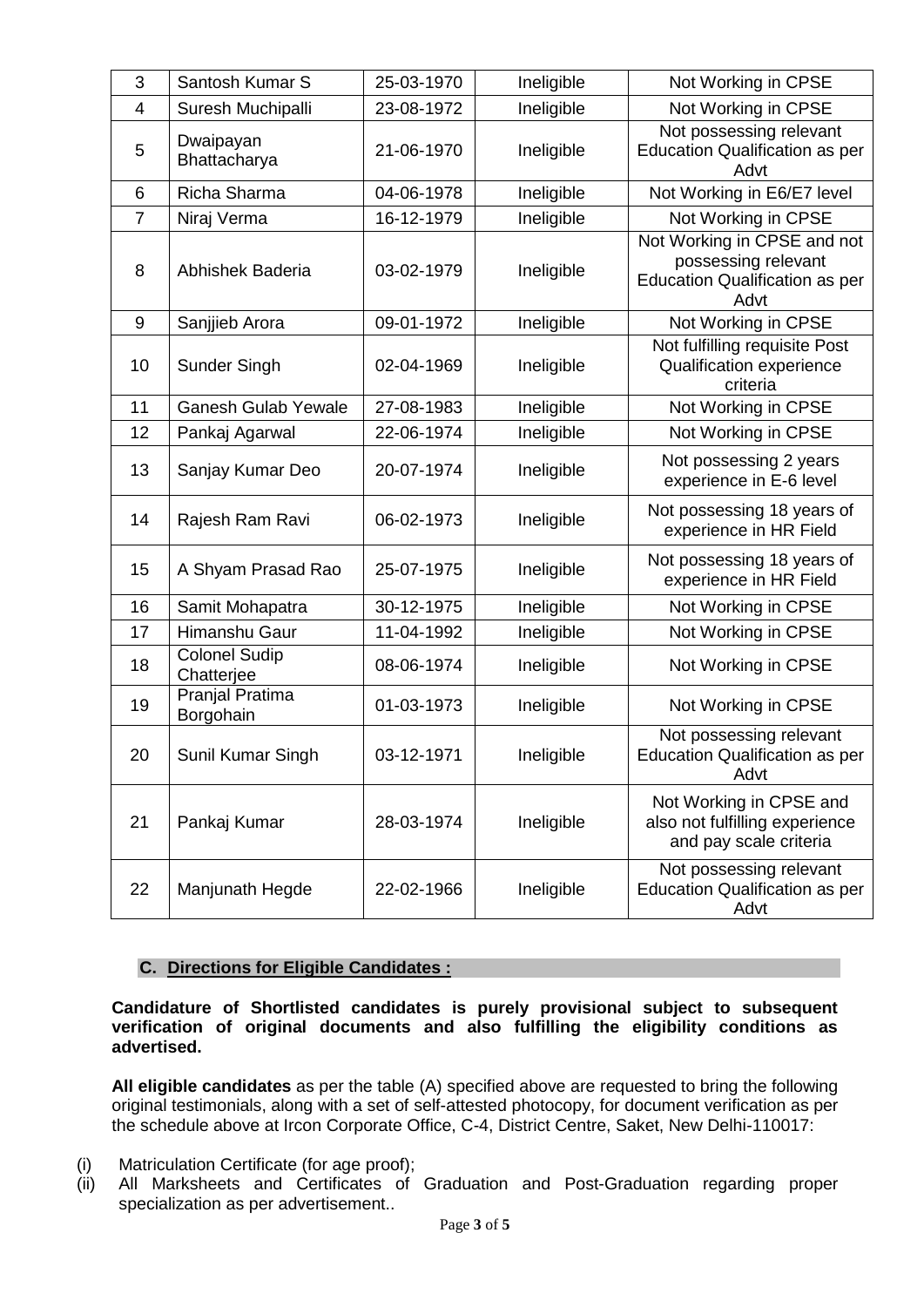- (iii) Certificates of other professional qualifications, if any;
- (iv) **Certificates in proof of experience**, as applicable, **clearly projecting the requisite experience indicating the length and nature of experience and work done, as per eligibility conditions/criteria**;
- (v) Certificates/Documents in support of **Pay-scale and Level** clearly specifying the date from which it is effective.
- (vi) Certificate in support of claim of belonging to Schedule Caste, Schedule Tribe and Other Backward Classes, Ex-serviceman, where applicable.
- (vii) One Photo-identity-card like Aadhar Card, Driving-license, Passport or any other valid document with you for identification
- (viii) Candidates are required to produce a **"No Objection Certificate"** from their present employer at the time of interview in original. However, in the event of difficulty in getting NOC/forwarding of application from their parent department, they may submit an undertaking at the time of interview that they will produce proper relieving order from their organization, in case selected; otherwise they will not be allowed to join.
- (ix) Complete set of self-attested photocopies of all the above mentioned certificates.
- (x) Latest passport sized photograph.

#### **(D) General Instructions:**

- (i) The candidates are once again advised to check their eligibility thoroughly before appearing for the interview to avoid disappointment at later stage. If any discrepancies are found at any stage of the recruitment process, the candidature of the candidate will be immediately cancelled.
- (ii) IRCON shall be free to reject any application at any stage of the recruitment process, if the candidate is found ineligible for the respective post. The decision of IRCON in all matters regarding eligibility of the candidates at all stages of selection and any other matter relating to recruitment shall be final. No correspondence or enquiries shall be entertained by IRCON, in this regard.
- (iii) The applicants are required to submit relevant documents in relation duration of experience i.e. clearly specifying the date of joining and date of relieving from the respective Organization and the relevant documents in relation to Salary Particulars or CTC, wherever applicable, as per the Advertisement.
- (iv) The candidates are advised to make necessary arrangements for his/her stay/lodging on their own.
- (v) Travelling fare would be reimbursed to eligible/provisionally eligible candidates who would attend the Psychometric assessment and Interview from their present place of posting to Delhi on submission of original travelling tickets on actuals restricted to the Ist AC Fare by Mail/Express train
- (vi) IRCON will not entertain any request for change of date and time schedule of psychometric assessment/ document verification and interview.
- (vii) You will be required to produce your original experience certificate in the relevant fields as notified in the advertisement. Only those candidates who will be meeting the minimum educational and experience eligibility criteria as per aforesaid advertisement will be allowed to appear in the interview.
- (viii) The candidate shall ascertain themselves before proceeding for psychometric assessment/ document verification/ interview that they are meeting all the eligibility criteria/conditions as stipulated in the advertisement. Candidates, who do not satisfy the eligibility conditions, are liable to be disqualified at any stage of recruitment/selection.